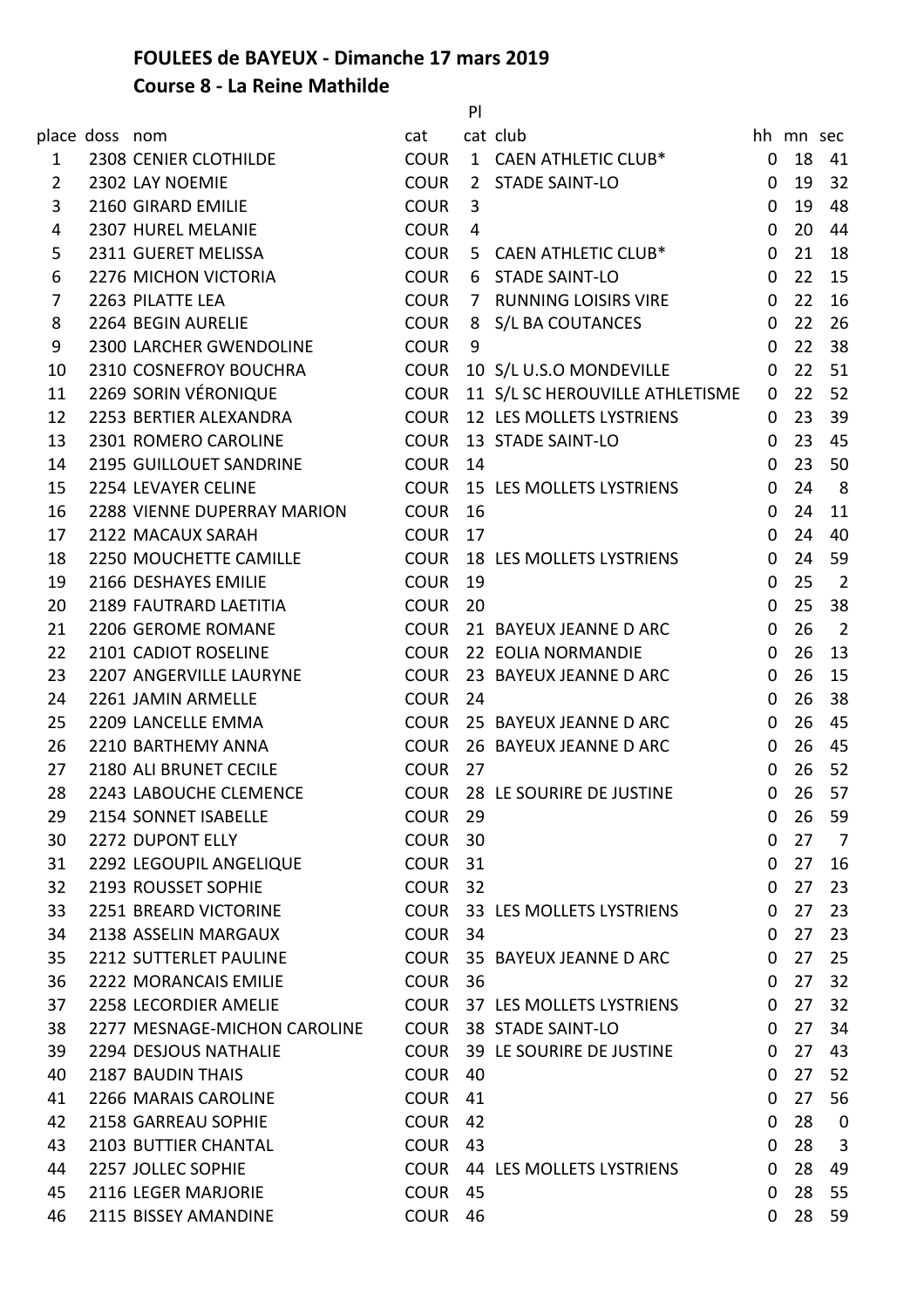| 47       | 2208 LAMY BERTILLE                                       |                    |              | COUR 47 BAYEUX JEANNE D ARC       | 0              | 29              | 5              |
|----------|----------------------------------------------------------|--------------------|--------------|-----------------------------------|----------------|-----------------|----------------|
| 48       | 2224 BONNEAU VIRGINIE                                    |                    |              | COUR 48 PIERCAN SAS               | $\mathbf 0$    | 29              | 6              |
| 49       | 2175 ROUSSEL JUSTINE                                     | COUR               |              | 49 GRANVILLE AC                   | 0              | 29              | 13             |
| 50       | 2270 CANU SOPHIE                                         |                    |              | COUR 50 USC MEZIDON               | $\mathbf 0$    | 29              | 23             |
| 51       | 2223 DE SAINT MARESVILLE CHRISTELLE COUR                 |                    | 51           |                                   | $\mathbf{0}$   | 29              | 42             |
| 52       | 2232 GORHY ROMANE                                        | COUR               | 52           |                                   | $\mathbf 0$    | 29              | 53             |
| 53       | 2249 BEUVE CHANTAL                                       |                    |              | COUR 53 LES MOLLETS LYSTRIENS     | 0              | 30              | $\overline{0}$ |
| 54       | 2271 LEGORGUS FRANCOISE                                  |                    |              | COUR 54 LA TRIBU ATHLETICS        | $\mathbf 0$    | 30              | 23             |
| 55       | 2235 MONROCQ GISÈLE                                      |                    |              | <b>COUR 55 LA TRIBU ATHLETICS</b> | $\Omega$       | 30              | 23             |
| 56       | 2273 THEILLEZ LAURIANNE                                  |                    |              | COUR 56 BAYEUX JEANNE D ARC       | $\mathbf{0}$   | 30              | 40             |
| 57       | 2237 VAUTIER APOLLINE                                    |                    |              | COUR 57 BAYEUX JEANNE D ARC       | $\Omega$       | 30              | 45             |
| 58       | 2131 MARAZZI AURELIE                                     | COUR 58            |              |                                   | 0              | 30              | 45             |
| 59       | 2304 BRANDAO MARTINE                                     | <b>COUR</b>        | 59           |                                   | $\mathbf{0}$   | 31              | 5              |
| 60       | 2303 JEANNE CHRISTINE                                    | COUR               | 60           |                                   | $\Omega$       | 31              | 5              |
| 61       | 2110 OLIVIER SOUKSADA                                    | COUR               | 61           |                                   | 0              | 31              | 26             |
| 62       | 2296 LELAIZANT EMILIE                                    | COUR <sub>62</sub> |              |                                   | $\mathbf{0}$   | 31              | 27             |
| 63       | 2268 FONTAINE RACHELE                                    | COUR               | 63           |                                   | 0              | 31              | 28             |
| 64       | 2202 LECAT ISABELLE                                      |                    |              | COUR 64 ELAN BIARDAIS             | $\mathbf{0}$   | 31              | 42             |
| 65       | 2215 JAMONT MICHELLE                                     | MAR                | $\mathbf{1}$ |                                   | $\mathbf{0}$   | 31              | 44             |
| 66       | 2255 GUERIN ESTELLE                                      |                    |              | COUR 65 LES MOLLETS LYSTRIENS     | $\Omega$       | 31              | 46             |
| 67       | 2262 MARIE AURELIE                                       |                    |              | COUR 66 RUNNING LOISIRS VIRE      | $\mathbf 0$    | 31              | 48             |
| 68       | 2169 MARQUES VANUZA                                      | <b>COUR</b>        | 67           |                                   | $\mathbf{0}$   | 31              | 55             |
| 69       | 2217 BESSE AURELIE                                       |                    |              | COUR 68 LE SOURIRE DE JUSTINE     | $\mathbf 0$    | 32              | $\overline{2}$ |
| 70       | 2218 DAVID GAELLE                                        | COUR               |              | 69 LE SOURIRE DE JUSTINE          | $\Omega$       | 32              | 4              |
| 71       | 2137 ASSELIN ROMANE                                      | COUR <sub>70</sub> |              |                                   | $\mathbf 0$    | 32              | 12             |
| 72       | 2252 LECLUZE VICTORINE                                   |                    |              | COUR 71 LES MOLLETS LYSTRIENS     | 0              | 32              | 24             |
| 73       | 2199 FERON EMMANUELLE                                    |                    |              | COUR 72 ELAN BIARDAIS             | $\mathbf 0$    | 32              | 29             |
| 74       | 2190 FERON SOPHIE                                        |                    |              | COUR 73 ELAN BIARDAIS             | $\Omega$       | 32              | 29             |
| 75       | 2309 PERRIGAULT CAROLINE                                 | COUR <sub>74</sub> |              |                                   | $\mathbf{0}$   | 32              | 31             |
|          | 2104 COURBE LUCIE                                        | COUR <sub>75</sub> |              |                                   | $\mathbf{0}$   | 32 <sup>2</sup> | 49             |
| 76<br>77 | 2117 HUBERT KARINE                                       | COUR <sub>76</sub> |              |                                   | $\Omega$       | 32              | 50             |
| 78       | 2200 JEANNETTE VIRGINIE                                  |                    |              | COUR 77 ELAN BIARDAIS             | $\mathbf 0$    | 33              | 5              |
| 79       | 2211 DEPOMEREU ORIANA                                    |                    |              | COUR 78 BAYEUX JEANNE D ARC       | $\mathbf{0}$   | 33              | 5              |
|          | 2201 SANCHIS BRIGITTE COUR 79 ELAN BIARDAIS              |                    |              |                                   | $\overline{0}$ | 34              | 21             |
| 80       |                                                          |                    |              | COUR 80 LES MOLLETS LYSTRIENS     | $\Omega$       | 34              | 23             |
| 81       | 2256 JORET MELINDA<br>2286 NEVEU SINEAD                  | MAR                |              |                                   |                | 35              |                |
| 82       |                                                          |                    | 2            |                                   | $\mathbf{0}$   |                 | $\overline{3}$ |
| 83       | 2203 LAMIRE PATRICIA<br>2126 GUITTIER EMILIE             | MAR                | 3            |                                   | $\mathbf{0}$   | 35              | 17             |
| 84       |                                                          | COUR <sub>81</sub> |              |                                   | $\Omega$       | 35              | 23             |
| 85       | 2186 LEOPARDI MAGALI                                     | COUR <sub>82</sub> |              |                                   | $\mathbf{0}$   | 35              | 24             |
| 86       | 2153 MARIEN SARA                                         | COUR 83            |              |                                   | 0              | 36              | 6              |
| 87       | 2244 MOYSAN MARGAUX <b>COUR 84 LE SOURIRE DE JUSTINE</b> |                    |              |                                   | $\Omega$       | 36 20           |                |
| 88       | 2312 CASTEL LEDUNOIS AUDE COUR 85                        |                    |              |                                   | $\mathbf{0}$   | 36              | 21             |
| 89       | 2236 PAPIN LAURENCE                                      | <b>COUR</b>        | 86           |                                   | $\mathbf{0}$   | 37              | 42             |
| 90       | 2221 BOUTEILLER ANGELIQUE<br><b>COUR 87</b>              |                    |              |                                   | $\mathbf{0}$   | 37              | 44             |
| 91       | 2184 LEON VIRGINIE                                       | COUR 88            |              |                                   | $\mathbf{0}$   | 38              | -13            |
| 92       | 2242 DUFRENOY JOELLE                                     | COUR 89            |              |                                   | $\mathbf 0$    | 38              | 17             |
| 93       | 2145 RENARD DELPHINE                                     | COUR               | 90           |                                   | $\mathbf{0}$   | 38              | 43             |
| 94       | 2119 MARIE ADELINE                                       | MAR                | 4            |                                   | $\mathbf 0$    | 38              | 44             |
| 95       | 2162 DESNOYERS CATHERINE MAR                             |                    | 5            |                                   | $\mathbf{0}$   | 40              | 18             |
| 96       | 2198 DE POMEREU KATIE                                    |                    |              | MAR 6 HONORINE LEVE TOI           | $\mathbf{0}$   | 40              | 43             |
| 97       | 2289 CRIAUD BRIGITTE                                     | COUR <sub>91</sub> |              |                                   | $\mathbf{0}$   | 41              | 21             |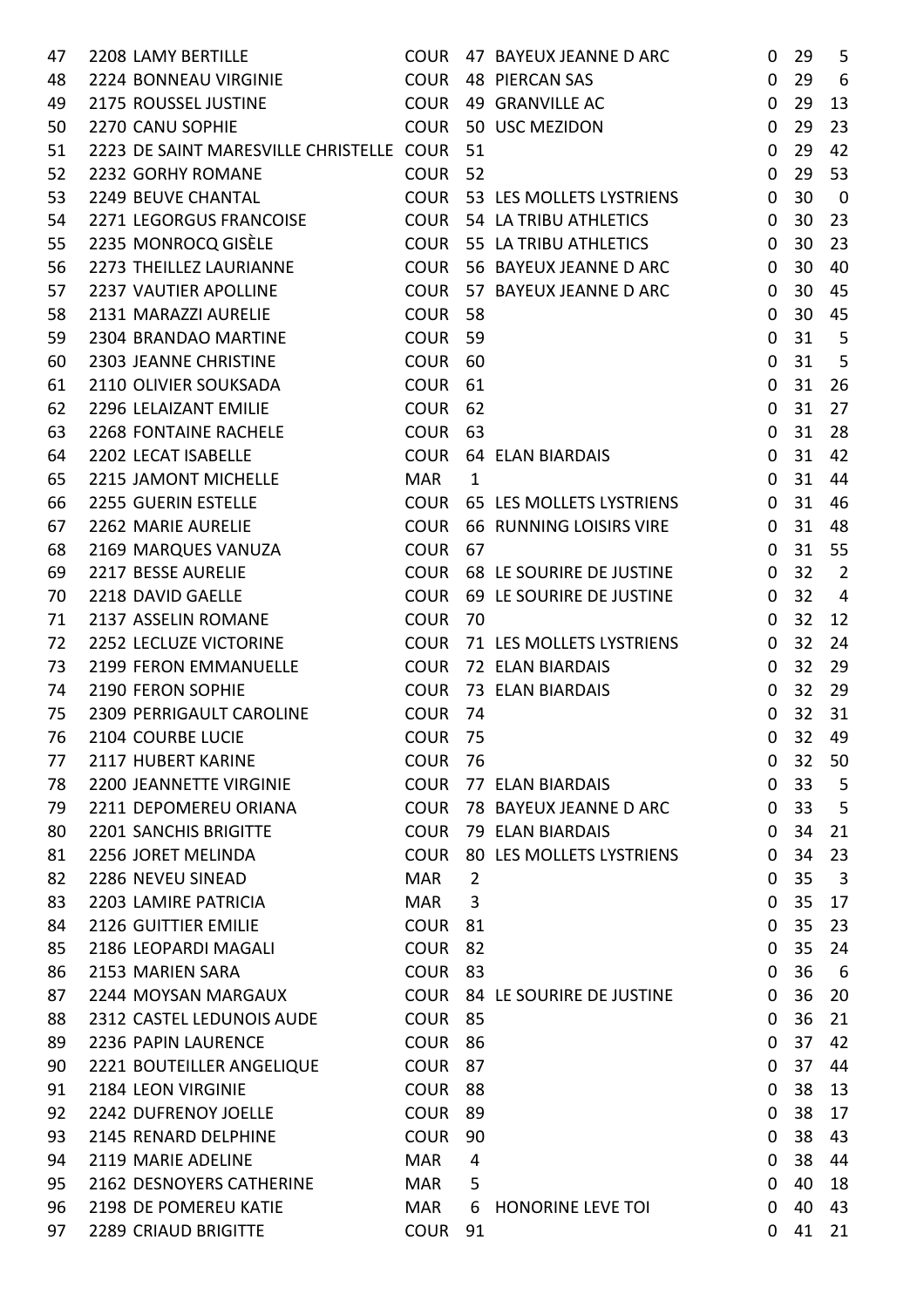| 98  | 2216 FOUREY ANGELIQUE                                  | <b>COUR</b> | 92 LE SOURIRE DE JUSTINE                             | 0                    | 41       | 35             |
|-----|--------------------------------------------------------|-------------|------------------------------------------------------|----------------------|----------|----------------|
| 99  | 2139 LOCARD HELENE                                     | <b>MAR</b>  | 7                                                    | $\mathbf{0}$         | 41       | 45             |
| 100 | 2118 HEINEKE BEATRICE                                  | <b>MAR</b>  | 8                                                    | 0                    | 42       | 6              |
| 101 | 2287 NEVEU MARIA                                       | <b>MAR</b>  | 9                                                    | 0                    | 42       | 17             |
| 102 | 2234 LERAY LAURENCE                                    | <b>MAR</b>  | 10                                                   | 0                    | 42       | 17             |
| 103 | 2205 RENOUF SYLVIE                                     | <b>MAR</b>  | 11 BAYEUX JEANNE D ARC                               | $\mathbf 0$          | 42       | 24             |
| 104 | 2136 DESOUBEAUX CLAUDINE                               | <b>MAR</b>  | 12                                                   | $\Omega$             | 42       | 26             |
| 105 | 2107 MALLET LAURE                                      | <b>MAR</b>  | 13                                                   | 0                    | 44       | 20             |
| 106 | 2108 BOISSIER CAROLE                                   | <b>MAR</b>  | 14                                                   | 0                    | 44       | 22             |
| 107 | 2132 BRION CHARLOTTE                                   | <b>MAR</b>  | 15                                                   | $\mathbf 0$          | 45       | 22             |
| 108 | 2133 BRION SYLVIE                                      | <b>MAR</b>  | 16                                                   | 0                    | 45       | 23             |
| 109 | 2247 ROULAND CATHERINE                                 | <b>MAR</b>  | 17 E.LECLERC BAYEUX                                  | $\mathbf 0$          | 46       | 56             |
| 110 | 2245 MARIE ANGELIQUE                                   | <b>MAR</b>  | 18 E.LECLERC BAYEUX                                  | $\mathbf 0$          | 46       | 57             |
| 111 | 2246 MAUQUET ISABELLE                                  | <b>MAR</b>  | 19 E.LECLERC BAYEUX                                  | $\mathbf 0$          | 46       | 58             |
| 112 | 2228 GIRARD MARIE                                      | <b>MAR</b>  | 20                                                   | 0                    | 47       | $\overline{2}$ |
| 113 | 2229 MELLO RACHEL                                      | <b>MAR</b>  | 21                                                   | $\Omega$             | 47       | $\overline{2}$ |
| 114 | 2290 GIARD FRANCINE                                    | <b>MAR</b>  | 22                                                   | 0                    | 47       | 9              |
| 115 | 2291 ANNE BRIGITTE                                     | <b>MAR</b>  | 23                                                   | 0                    | 47       | 10             |
| 116 | 2165 LENOEL ANITA                                      | <b>MAR</b>  | 24                                                   | 0                    | 47       | 11             |
| 117 | 2152 GROULT JAOUEN MELANIE                             | <b>MAR</b>  | 25                                                   | 0                    | 48       | 4              |
| 118 | 2188 LECHARTIER LAURE                                  | <b>MAR</b>  | 26                                                   | 0                    | 48       | 4              |
| 119 | 2109 LEMARAND CECILE                                   | <b>MAR</b>  | 27                                                   | 0                    | 48       | 20             |
| 120 | 2265 DEMARS JADE                                       | <b>COUR</b> | 93                                                   | 0                    | 48       | 35             |
| 121 | 2227 TANQUEREL EPONINE                                 | <b>COUR</b> | 94 LE SOURIRE DE JUSTINE                             | $\mathbf 0$          | 48       | 36             |
| 122 | 2183 VICTOIRE SARAH                                    | <b>MAR</b>  | 28                                                   | 0                    | 49       | 33             |
| 123 | 2176 LOUAINTIER SOPHIE                                 | <b>MAR</b>  | 29                                                   | 0                    | 49       | 34             |
| 124 | 2125 LAPERSONNE LEA                                    | <b>MAR</b>  | 30                                                   | 0                    | 49       | 47             |
| 125 | 2124 MOUTARD HELENE                                    | <b>MAR</b>  | 31                                                   | 0                    | 49       | 47             |
| 126 | 2111 OLIVIER EMILIE                                    | <b>COUR</b> | 95                                                   | $\mathbf 0$          | 50       | $\overline{7}$ |
| 127 | 2275 PRIMAUX EVELYNE                                   | <b>MAR</b>  | 32                                                   | 0                    | 50       | 9              |
| 128 | 2298 THOMAS MARIE MADELEINE                            | MAR         | 33                                                   | 0                    | 50       | 10             |
| 129 | 2161 FELDER CHANTAL                                    | <b>MAR</b>  | 34                                                   | 0                    | 50       | 10             |
| 130 | 2157 LEFRANC NOLAN                                     | <b>MAR</b>  | 35                                                   | 0                    | 51       | 14             |
| 131 | 2156 LEFRANC ABBY                                      | <b>MAR</b>  | 36                                                   | 0                    | 51       | 14             |
| 132 | 2155 LEFRANC VIRGINIE                                  | <b>COUR</b> | 96                                                   | 0                    | 51       | 15             |
| 133 | 2172 LE BARON SABINE                                   | <b>MAR</b>  | 37                                                   | 0                    | 51       | 17             |
| 134 | 2173 LEMANISSIER AXELLE                                | <b>MAR</b>  | 38                                                   | 0                    | 51       | 18             |
| 135 | 2299 DESTRE LAURENCE                                   | <b>MAR</b>  | 39                                                   | 0                    | 51       | 18             |
| 136 | 2134 CASTEL ARMELLE                                    | <b>MAR</b>  | 40                                                   | 0                    | 51       | 20             |
| 137 | 2135 MARIE CATHERINE                                   | <b>MAR</b>  | 41                                                   | 0                    | 51       | 20             |
| 138 | 2127 LEROY ELIANE                                      | <b>MAR</b>  | 42                                                   | 0                    | 51       | 24             |
| 139 | 2204 LEVILLAIN GENEVIEVE                               | <b>MAR</b>  | 43                                                   | 0                    | 51       | 30             |
| 140 | 2159 GERVAISE ZENAIDE                                  | <b>MAR</b>  | 44                                                   | 0                    | 51       | 31             |
| 141 | 2185 FEREZ EMILIE                                      | <b>MAR</b>  | 45                                                   | 0                    | 51       | 32             |
| 142 | 2281 LE BRUN SANDRINE                                  |             | 46 LE SOURIRE DE JUSTINE                             | $\Omega$             | 52       |                |
|     |                                                        | MAR         |                                                      |                      |          | $\overline{2}$ |
| 143 | 2280 LE BRUN MARGAUX<br>2279 DERASSENT LILIE           | MAR         | 47 LE SOURIRE DE JUSTINE<br>48 LE SOURIRE DE JUSTINE | $\Omega$<br>$\Omega$ | 52<br>52 | 9              |
| 144 |                                                        | MAR         |                                                      |                      |          | 9              |
| 145 | 2164 DE SAINT JORES GENEVIEVE<br>2278 BRETON MIREILLLE | MAR         | 49 HONORINE LEVE TOI                                 | $\Omega$             | 52       | 43             |
| 146 |                                                        | MAR         | 50 HONORINE LEVE TOI                                 | 0                    | 52       | 46             |
| 147 | 2238 LEBOURSIER SABRINA                                | <b>MAR</b>  | 51                                                   | $\mathbf{0}$         | 52       | 50             |
| 148 | 2239 VASSILIEFF SABRINA                                | <b>MAR</b>  | 52                                                   | 0                    | 53       | 6              |